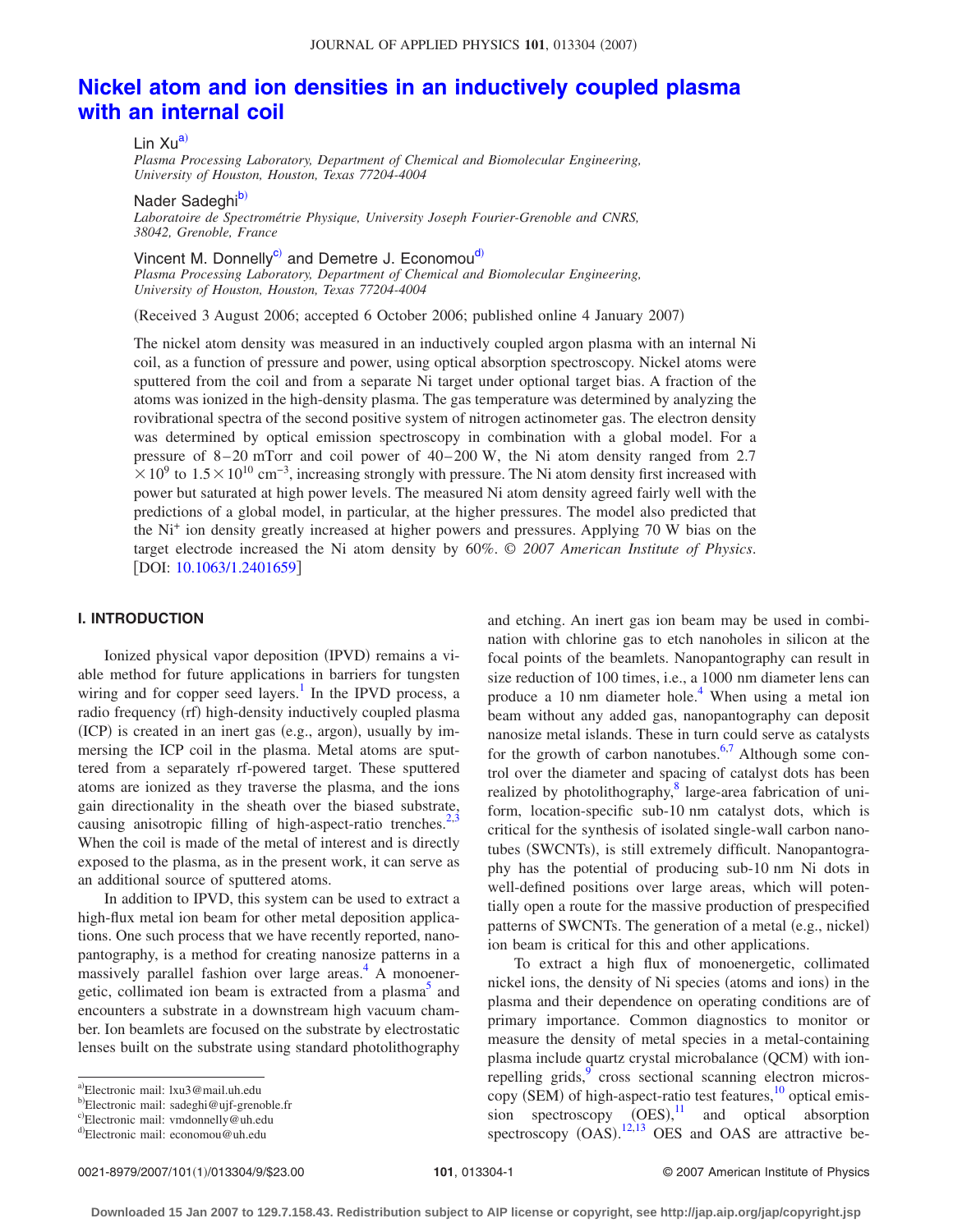<span id="page-1-0"></span>

FIG. 1. (Color online) Schematic of the plasma chamber and optical diagnostic setup.

cause they are nonintrusive and relatively easy to set up. OES can provide qualitative information on the densities of various species in the discharge; while OAS can provide the absolute number density if a resonant absorption line with strong oscillator strength for the species of interest can be identified. For the estimate of argon density, the gas temperature  $(T_g)$  should be known because, at fixed pressure, the neutral density is inversely proportional to  $T<sub>g</sub>$ . Interpretation of absorption measurements requires the value of  $T_g$  as well. In this work, Ni neutral densities were measured by OAS, during sputtering of Ni in an argon ICP with the Ni coil and Ni target immersed in the plasma.  $T_g$  was determined by OES from the rotational temperature of trace added  $N_2$ , and relative electron densities were derived from the OES of Ar. Finally, Ni neutral and ion densities were computed from a global model.

## **II. EXPERIMENTAL APPARATUS**

A schematic of the experimental setup is shown in Fig. [1.](#page-1-0) The reactor was a 6 in. diameter 8 in. high stainless steel cylinder. A 3.5 in. outside diameter (o.d.) two-turn (total height of 1.5 in.) water-cooled antenna coil, fabricated from  $\frac{1}{4}$  in. o.d. nickel tubing (99.0% purity), was suspended 2.3 in. above the bottom of the reactor. 13.56 MHz radio-frequency (rf) power was delivered through a matching network to the induction coil. A  $3$  in. diameter nickel target disk  $(99.98\%$ pure), 0.7 in. above the top of the coil, could be negatively biased by a 12.56 MHz rf power through a matching network. Power was measured with in-line Bird meters. The voltages on the coil (high-voltage end) and on the target were measured with a 100 times high-voltage probe. The discharge gas was 99.999% pure argon at a flow rate of 20 SCCM (SCCM denotes cubic centimeter per minute at STP), at pressures of 8-20 mTorr.

The light source for absorption spectroscopy was a Ni hollow cathode lamp filled with Ne gas. This lamp was pulsed by a high-voltage pulser at 100 Hz and 50% duty cycle (5 ms on/5 ms off) controlled by a pulse generator. The discharge current was set at 15 mA during the pulse-on period by tuning the voltage output from a high-voltage power supply. The common axis of the two optical diagnostic quartz windows was located 1.5 in. below the bottom end of the coil (Fig. [1](#page-1-0)). The window transmittance was about  $90\%$ in the range of 300–1000 nm and was  $\sim 60\%$  at 232.0 nm used in the Ni atom optical absorption. The windows were isolated with gate valves when no optical diagnostic experiments were performed, to avoid metal deposition on the windows, which would attenuate their transmission. The source lamp was located at the focal point of a quartz lens, to provide a parallel beam through the plasma, while another quartz lens focused the transmitted light onto the entrance slit of a single monochromator (Jobin-Yvon U1000) equipped with a GaAs photomultiplier tube (PMT, Hamamatsu R955). The monochromator had a grating with 2400 grooves/mm and 1000 mm focal length. The resolution was  $\sim 0.5$  Å full width at half maximum (FWHM) with slit widths of 130  $\mu$ m. For OES measurements, the PMT signal was collected directly and processed by LABVIEW™. For absorption measurements, a lock-in amplifier (SR 530, Stanford Research Systems), triggered by the same pulse used for the lamp, processed the PMT signal to record the time-modulated signal at a chosen absorption line. The same setup was used to record spectra of optical emission induced by the plasma. OES was used to determine relative electron densities and gas temperatures (with traces of added  $N_2$ ).

#### **III. RESULTS AND DISCUSSION**

The main goals of this study were to determine the absolute Ni atom and ion number densities and determine the optimum conditions for extracting a monoenergetic Ni+ beam from a pulsed ICP. We now present measurements and computations to obtain these goals.

#### **A. Gas temperature measurements**

The gas temperature  $(T_g)$  determines the number densities of Ar or Ni atoms in the plasma, at a fixed pressure, by the ideal gas law.  $T_g$  is also needed for measurement of Ni number densities using optical absorption spectroscopy, as described below. One method for obtaining  $T_g$  is to add a small quantity of  $N_2$  to the gas and obtain the rotational temperature  $(T_r)$  of  $N_2(C^3\Pi_u)$  from a fit of the  $N_2$  second positive  $(C^{3}\Pi_{u} - B^{3}\Pi_{g})$  plasma-induced emission spectra.<sup>14[–17](#page-8-12)</sup> The rotational population distribution of  $N_2(C_1^3\Pi_u)$  reflects the rotational temperature of the  $N_2(X^{-1}\Sigma_u)$  ground state molecules, since the  $\sim$ 40 ns radiative lifetime of the *C* state is too short to permit collisional rotational redistribution within this state and the rotational angular momentum *J* is conserved during electron impact excitation of the *C* state from the ground state  $X^1 \Sigma_u$ .

In equating  $T_r$  with  $T_g$  in the presence of added N<sub>2</sub>, several requirements must be satisfied. First, any perturbation of the plasma by adding  $N_2$  should be small. In our case, with 2% added  $N_2$ , the Ar emission at 750.4 nm was attenu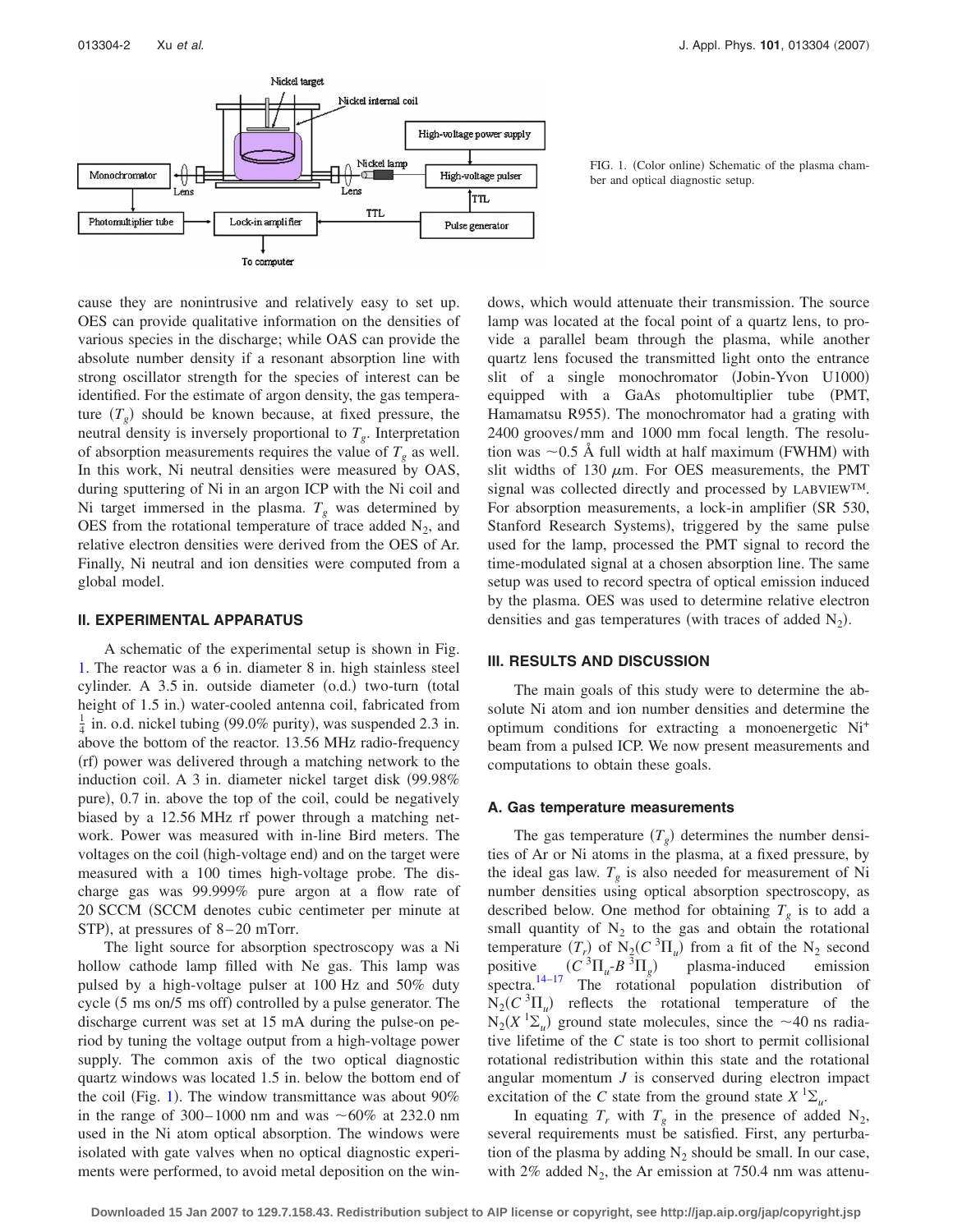ated by only  $\sim$ 10%, indicating an acceptably small degree of perturbation. Next, the bath gas (e.g., Ar) and  $N_2$  must be in thermal equilibrium. At the lowest pressure of 8 mTorr, the mean free path (mfp) for elastic collisions between neutrals is about 1 cm, much smaller than the  $\sim$  10 cm reactor dimensions. Similarly, the cross section for rotational energy transfer is  $\sim 10^{-14}$  cm<sup>2</sup>,<sup>[18,](#page-8-13)[19](#page-8-14)</sup> yielding a collision frequency of  $\sim$ 10<sup>5</sup> s<sup>-1</sup> at 10 mTorr and a mfp of  $\sim$ 1 cm for this process. The  $N_2$  mfp for rotational excitation collisions with electrons is about 10 cm for an electron density,  $n_e$ =10<sup>11</sup> cm<sup>-3</sup>, and an electron temperature of 3 eV (collision frequency  $\sim$ 10<sup>4</sup> s<sup>-1</sup>);<sup>[20](#page-8-15)</sup> hence rotational heating of N<sub>2</sub> by collisions with electrons is minimized.

The strong 0-0 band of the second positive system at 337.1 nm is usually chosen to probe the rotational distribution of the *C* state. However, in most Ar plasmas, especially at lower electron densities, the  $N_2$   $C(0-0)$  band is preferen-tially excited by Ar metastables.<sup>21-[24](#page-8-17)</sup> Figure 11 of Ref. [25](#page-8-18) shows that, at room temperature, the most abundant  $Ar^*(^3P_2)$  $(1s<sub>5</sub>$  in Paschen's notation) metastable atoms populate the *v* =0, 1, and 2 levels of the *C* state, while the 0.15 eV higher lying  $Ar^*(^3P_0)$  (1s<sub>3</sub> in Paschen's notation) metastables populate levels up to  $v=3$ . The density of  $Ar^*(1s_3)$  atoms is typically  $\sim$ 10 times smaller than that of  $Ar^*(1s_5)$  and the rate coefficient for population of the  $C(v=3)$  state by  $Ar^*(1s_3)$  is 20 times smaller than that for production of the  $C(v=0)$  state by  $Ar^{*}(1s_{5})$ .<sup>[25](#page-8-18)</sup> Consequently, electron impact excitation usually dominates energy transfer from Ar\* metastables for populating the  $v=3$ , and obviously  $v=4$ , levels of the C state. Thus the  $3-3$  and  $4-4$  bands (heads at  $328.5$  and 326.8 nm, respectively) provided reasonable values for  $T_g$ under all conditions in most Ar plasmas.

Sample spectra of  $N_2$  second positive bands are pre-sented in Fig. [2.](#page-2-0) For transitions originating from  $v=0$  level of the *C* state, to account for the energy transfer from Ar<sup>\*</sup> metastables, the 0-0 band was fitted assuming a twotemperature rotational distribution according to

$$
[N_J] \propto (2J+1) \left[ \exp(-F_J/kT_r^L) + \varphi \frac{T_r^L}{T_r^H} \exp(-F_J/kT_r^H) \right], \quad (1)
$$

where  $[N_J]$  is the density of the *J* rotational level,  $F_J$  is its energy,  $T_r^{\overline{L}}$  and  $T_r^H$  are temperatures of two Boltzmann distributions, and  $\varphi$  is the ratio of total populations for these two distributions.  $T_r^L$  and  $T_r^H$  would correspond to distributions originating from electron impact excitation from the ground state and to energy transfer from Ar\* metastables, respectively. In fact, considering the pressure range examined, the rotational transfer frequency ( $\leq 5 \times 10^5$  s<sup>-1</sup>) is much smaller than the radiative decay frequency  $(2.6 \times 10^7 \text{ s}^{-1})$  of the *C* state, and hence population by these two mechanisms can be distinguished. In Fig. [2,](#page-2-0) the overpopulation of high rotational levels is clearly seen. The best fit of experimental data was obtained with  $T_r^L$ =360 K and  $T_r^H$ =2000 K. The minor misfit at 338 nm is due to contribution from the 1-1 band that was not included in the fit. The  $T_r^H$  value is very similar to that found in afterglow experiments where  $N_2$  was exclusively populated by energy transfer from  $Ar^*$  metastables.<sup>21,[22](#page-8-19)</sup> The 3-3 and 4-4 bands were fitted to a single  $T_r$ . These bands are

<span id="page-2-0"></span>

FIG. 2. Example emission spectra of  $N_2(C^3 \Pi_u B^3 \Pi_g)$  at 40 W, 8 mTorr,  $2\%$  N<sub>2</sub> in the Ar feed gas: (a) 0-0 band and (b) 3-3 plus 4-4 bands. Experimental points and the solid line fit to the spectra are shown.

slightly overlapping and hence have been fitted together. The quality of the fit for the 3-3 band is degraded somewhat because this band is spoiled by the tail of 0-0 and 2-2 (head at 330.9 nm) bands.

Table [I](#page-2-1) presents temperatures at the four extreme conditions in this study. The 0-0 and 4-4 bands yield very similar values under all conditions.  $T<sub>r</sub>$  deduced from the 3-3 band is not as reliable; it is lower, especially at 8 mTorr. Besides the interfering overlap with the 0-0 and 2-2 bands mentioned above, the smaller  $T_r$  of the 3-3 band can also be explained

<span id="page-2-1"></span>TABLE I. Rotational temperatures  $T_r$ , determined from the best fit of nitrogen  $\Delta v=0$  bands, in an Ar plasma containing 2% N<sub>2</sub>, gas temperatures  $T_g$ , derived from the average of these values (excluding the 3-3 values at 8 mTorr—see text), and electron temperatures  $T_e$ , computed from a global model

| Plasma condition |                  | $T_{r}$ (K) |       |         |              |                    |
|------------------|------------------|-------------|-------|---------|--------------|--------------------|
| Power (W)        | Pressure (mTorr) | $0 - 0$     | $3-3$ | $4 - 4$ | $T_g$<br>(K) | $T_{\rho}$<br>(eV) |
| 40               | 20               | 350         | 350   | 370     | $360 \pm 20$ | 2.19               |
| 200              | 20               | 450         | 420   | 480     | $450 \pm 30$ | 2.30               |
| 40               | 8                | 360         | 300   | 350     | $355 \pm 20$ | 2.53               |
| 200              | 8                | 440         | 350   | 470     | $455 \pm 20$ | 2.62               |

**Downloaded 15 Jan 2007 to 129.7.158.43. Redistribution subject to AIP license or copyright, see http://jap.aip.org/jap/copyright.jsp**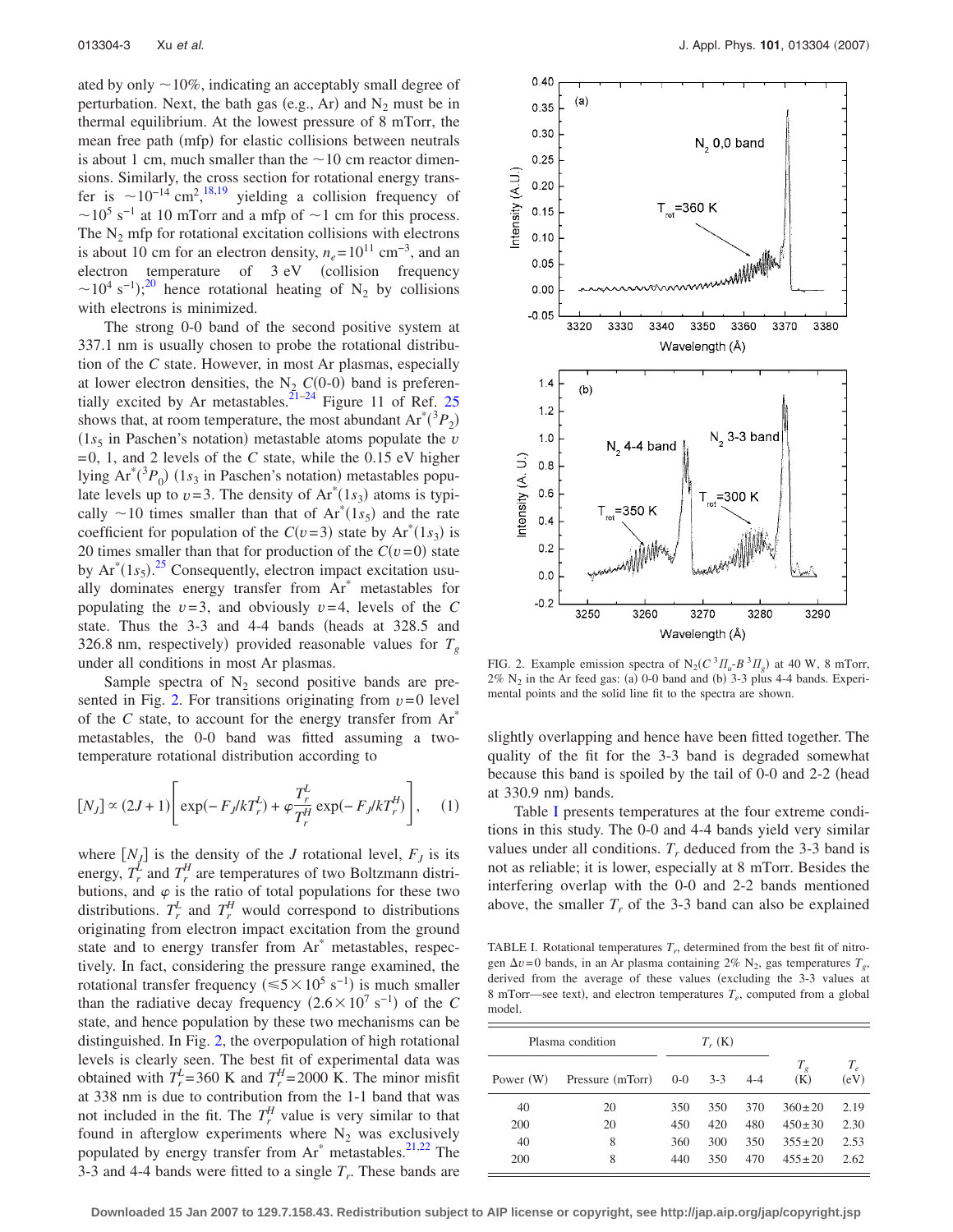by the fact that  $v=3$  of the C-state is partially populated by energy transfer from  $Ar^{*}(1s_3)$  atoms,<sup>25</sup> but the limited available energy populates mostly the low rotational levels. The next to last column of Table [I](#page-2-1) gives our best estimates for  $T_g$ , using the average of the 0-0, 3-3, and 4-4 values at 20 mTorr and the average of the 0-0 and 4-4 band values at 8 mTorr. At fixed ICP power, no appreciable temperature change was observed between 8 and 20 mTorr pressures. An  $\sim$ 100 K rise in the  $T_g$  was found when the ICP power increased from 40 to 200 W at either pressure. Since  $T_g$  values were rather low, and the ±20 K accuracy is insufficient to capture more subtle details of variations with power and pressure,  $T_g$  was linearly interpolated for other experimental conditions.

#### **B. Calculation of electron temperature**

The electron temperature  $(T_e)$  was estimated from a global model, $^{26}$  including ionization of Ar metastables. Thus, by rearranging the Ar<sup>+</sup> mass balance one obtains

<span id="page-3-2"></span>
$$
\frac{k_{iz}(T_e)n_g + k_{iz}^*(T_e)n_{Ar^*}}{u_B(T_e)} = \frac{1}{d_{\text{eff}}},\tag{2}
$$

<span id="page-3-0"></span>with the effective plasma length  $d_{\text{eff}}$  given by

$$
d_{\text{eff}} = \frac{1}{2} \frac{RL}{Rh_L + Lh_R},\tag{3}
$$

where  $k_{iz}$  and  $k_{iz}^*$  are ionization rate coefficients from ground state or metastable state, respectively.  $n_{Ar}$ ,  $u_B$ ,  $R$ ,  $L$ ,  $h_R$ , and *hL* are metastable Ar density, Bohm velocity of argon ions, radius, and length of the cylindrical plasma, and ratios of plasma density at the radial and axial sheath edges to that at the plasma center, respectively.  $k_{iz}^*$  was calculated based on the ionization cross section of argon metastables  $(1s<sub>5</sub>$  in Paschen's notation) provided by McGuire.<sup>27</sup> Given  $k_{iz}=2.3$  $\times 10^{-8}T_e^{0.68} \exp(-15.76/T_e) \text{ cm}^3 \text{ s}^{-1}$ ,<sup>[28](#page-8-22)</sup> *h<sub>R</sub>*=0.18–0.26 and  $h<sub>L</sub>=0.17-0.25$ , for the chosen experimental conditions, and  $n_g$ (cm<sup>-3</sup>)=3.3 × 10<sup>13</sup> $p(298/T_g)$ , with pressure *p* in mTorr,  $T_e$ can be expressed as a function of metastable Ar density  $n_{\text{Ar}}$ . The number densities of argon metastables  $1s<sub>5</sub>$  and  $1s<sub>3</sub>$  were lumped into  $n_{Ar}$ <sup>\*</sup>, resulting in a mass balance of  $Ar$ <sup>\*</sup>,

<span id="page-3-1"></span>
$$
k_{\rm ex}^*(T_e)n_e n_g = \left\{ \left[ k_q^*(T_e) + k_{\rm iz}^*(T_e) \right] n_e + \frac{D_{\rm Ar}^*}{\Lambda^2} \right\} n_{\rm Ar^*},\tag{4}
$$

where  $k_{\text{ex}}^*$ ,  $k_q^*$ ,  $n_e$ ,  $D_{\text{Ar}}^*$ , and  $\Lambda$  are the Ar<sup>\*</sup> excitation rate constant from the Ar ground state, Ar\* quenching rate constant by electrons, electron density, diffusion coefficient of Ar<sup>\*</sup> in argon gas, and characteristic diffusion length of Ar<sup>\*</sup>.  $k_{\text{ex}}^* = 3.71 \times 10^{-8} \exp(-15.06/T_e) \text{ cm}^3 \text{ s}^{-1}$  and  $k_q^* \approx 2 \times 10^{-7}$ cm<sup>-3</sup> s<sup>-1</sup>.<sup>[29](#page-8-23)</sup>  $D_{Ar}$  = 2.42 × 10<sup>18</sup>/ $n_g$  cm<sup>2</sup>/s was taken from Lymberopoulos and Economou.<sup>30</sup> The electron density  $n_e$ was estimated from an energy balance and will be described in detail in the next section.  $\Lambda$  is the characteristic diffusion length of a cylindrical chamber of length *L* (11.4 cm) and radius  $R$  (7.6 cm),

$$
\frac{1}{\Lambda^2} = \left(\frac{\pi}{L}\right)^2 + \left(\frac{2.405}{R}\right)^2,\tag{5}
$$

hence  $\Lambda$ =2.4 cm. By solving Eqs. ([3](#page-3-0)) and ([4](#page-3-1)) numerically,  $n_{Ar}$ <sup>\*</sup> and  $T_e$  were obtained for each plasma condition (Table [I](#page-2-1)). It was found that with  $Ar^*$  species included in Eq. ([2](#page-3-2)) the calculated  $T_e$  was  $0.1-0.2$  eV lower than that obtained without considering the Ar\* species. The Ar\* density was in the range of  $(3.5-5.5)\times10^{10}$  cm<sup>-3</sup> with a weak dependence on pressure and power. The ratio of argon metastable density to ground state density was in the range of  $(1-3) \times 10^{-4}$ , similar to the ratios in an  $Ar/Cl_2$  plasma with the same  $T_e^{31}$  $T_e^{31}$  $T_e^{31}$ . The electron temperature of Table [I](#page-2-1) increases with power at a given pressure, due to gas heating which results in lower gas number density as power increases.

## **C. Determination of electron density using optical emission spectroscopy and a power balance**

For excited states of Ar that are produced predominantly by electron impact from the ground state (and not from the metastable states), the intensity of emission from the excited state is

<span id="page-3-3"></span>
$$
I_{g,x} = ak_{g,x} n_g n_e,\tag{6}
$$

where *a* is a proportionality constant,  $k_{g,x}$  is a rate coefficient that depends on the electron energy distribution function (EEDF), and  $n_e$  is the electron number density. Assuming a Maxwellian EEDF described by  $T_e$ , relative  $n_e$  can be determined from the emission intensity and  $n<sub>g</sub> = 3.3$  $\times 10^{13} p(298/T_g)$ , if the dependence of  $k_{g,x}$  on  $T_e$  is known. The Ar emission line at 419.8 nm  $(3s^2 3p^5(^2P_{3/2}^0)5p^5$  $-3s^23p^5(^2P_{3/2}^0)4s$ , also notated as  $3p_5-1s_4$  in Paschen's or  $5p[1/2]_0 - 4s[3/2]_1^0$  in Racah's notations) was chosen because the excited state  $(3p_5)$  of this transition was expected to be populated primarily by electron impact excitation from the ground state and the cross section is known.<sup>32</sup> Strong contributions to the emission intensity through electron impact excitation from metastables are less likely. This can be explained by noting that the upper state of the transition  $(3p_5)$  has *J*=0 and optical transitions to metastable states  $1s_5$ or  $1s_3$ , with  $J=2$  or 0, are forbidden. For such an optically forbidden transition, excitation through electron impact is unlikely. For example, the measured electron impact excitation cross section to this state from Ar metastable  $1s<sub>5</sub>$  or  $1s<sub>3</sub>$ to  $2p_1$  ( $J=0$ ) or  $2p_5$  ( $J=0$ ) is much smaller than to the other optically allowed states having  $J=1$ , 2, or  $3^{33,34}$  $3^{33,34}$  $3^{33,34}$  $3^{33,34}$ 

Since a pulsed plasma is used for monoenergetic ion beam extraction in nanopantography, $4.5$  $4.5$  OES measurements were taken in an Ar plasma modulated at 5 kHz and 50% duty cycle  $(100 \mu s)$  pulse on and  $100 \mu s$  pulse off). Simulations<sup>35[,36](#page-8-30)</sup> and experiments<sup>37</sup> in pulsed inductively coupled Ar plasmas have shown that the plasma evolves into a quasi-steady-state  $\sim$  10  $\mu$ s after the pulse-on time. Therefore, the emission intensity of an Ar line recorded in the pulsed plasma should be comparable to that in a continuouswave plasma with double the average power used in the pulsed plasma. Since we only use these measurements for relative estimates of electron density, this distinction is largely irrelevant.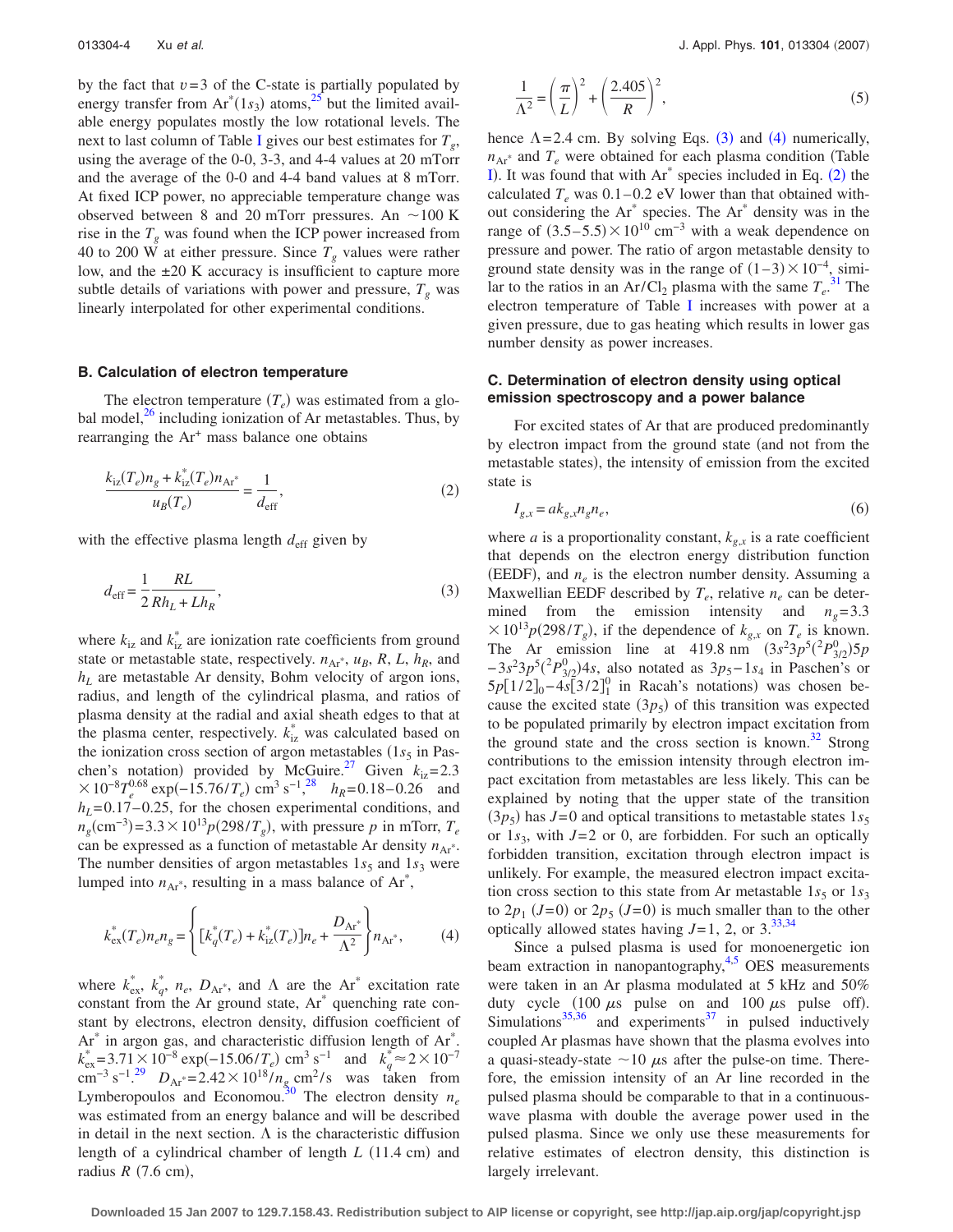<span id="page-4-0"></span>

FIG. 3. Relative electron number density determined from the optical emission intensity of Ar 419.8 nm line (symbols), divided by Ar number density and corrected for a small increase in the excitation rate due to an increase in  $T_e$ ), as a function of pulse-on power to the internal coil. The plasma was pulsed at 5 kHz and 50% duty cycle, and there was no power on the target. The solid lines represent absolute electron densities derived from a model of a continuous-wave plasma with power identical to that during the power-on fraction of the cycle of the pulsed plasma. The measurements have been normalized to the calculations at 12 mTorr and 220 W.

The relative  $n_e$  computed from Ar emission intensities, Eq.  $(6)$  $(6)$  $(6)$  and  $T_e$  values computed above (Table [I](#page-2-1)), is plotted in Fig. [3](#page-4-0) as a function of pulse-on power to the coil (double the measured average power) at 8, 12, and 15 mTorr. The relative  $n_e$  increases almost linearly with power, with no abrupt jump in emission with increasing power that would indicate a capacitive-to-inductive mode transition. $38$  This suggests that the plasma was operated predominantly in an inductively coupled mode throughout the power range investigated.

The absolute electron density in a continuous-wave plasma was also estimated by an energy balance, $26$ 

$$
n_0 = \frac{P_{\text{abs}}}{e u_B A_{\text{eff}} \varepsilon_T},\tag{7}
$$

where

$$
A_{\rm eff} = 2\pi R (Rh_L + Lh_R). \tag{8}
$$

*P*abs is the power absorbed by the plasma, assumed to be 80% of the total input power, and  $\varepsilon_T$  is the total energy loss per electron-ion pair formed. The power and pressure dependence of the relative electron densities derived from Ar emission are in good agreement with the absolute electron densi-ties derived from the energy balance (lines in Fig. [3](#page-4-0)).

The effect of target power on the Ar emission intensity at 419.8 nm and hence *ne* was also examined. The Ar emission intensity remained unchanged for target power values up to 100 W, indicating that the plasma is mainly sustained by the internal coil. Also, it appears that additional nickel sputtered from the target was not enough to modify the plasma density and/or electron temperature.

#### **D. Nickel atom number density**

## *1. Optical absorption measurements*

A description of the resonant absorption techniques can be found elsewhere.<sup>12,[13](#page-8-10)[,39](#page-8-33)</sup> The fractional absorption,  $A_L$  $= (I_0 - I)/I_0$ , where  $I_0$  and *I* are the transmitted line intensities without and with plasma, respectively, is given by

<span id="page-4-2"></span>
$$
A_L = \sum_{m=1}^{\infty} -\frac{(-k_0 l)^m}{m! \sqrt{1 + m \alpha^2}},
$$
\n(9)

where  $l$  is the absorption length,  $\alpha$  is the ratio of emission  $(i.e.$  lamp)-to-absorption linewidths, and  $k_0$ , the absorption coefficient in units of cm−1 at the center of the line, is given by

$$
k_0 = \frac{8.25 \times 10^{-13} f}{\Delta \sigma^A} \langle \text{[Ni]} \rangle,
$$
 (10)

where f is the oscillator strength,  $\Delta \sigma^4$  is the absorption linewidth, and  $\langle$ [Ni] $\rangle$  is the absorption line-of-sight average density of nickel atoms (cm<sup>-3</sup>). Assuming that Stark and pressure broadening are negligible in both the lamp (emitter) and the plasma (absorber), the line profiles are Doppler shaped, with linewidths (FWHM)  $\Delta \sigma$  given by

<span id="page-4-1"></span>
$$
\Delta \sigma = 7.16 \times 10^{-7} \sigma \sqrt{\frac{T}{M}}, \qquad (11)
$$

where  $\sigma = (10^7/\lambda)$  and  $\Delta \sigma$  are in units of (cm<sup>-1</sup>),  $\lambda$  is the wavelength of the transition in nm, *T* is the temperature of either the emitter or absorber in K, and the atomic mass *M* =59 for nickel. Using the definition of  $\alpha$  and Eq. ([11](#page-4-1)) one obtains

$$
\alpha^2 = (T^E/T^A),\tag{12}
$$

where  $T^E$  is the gas temperature in the lamp  $\lceil \sim 600 \rceil$  K at the lamp discharge current of 15 mA (Ref. [40](#page-8-34))] and  $T^A$  is the absorbing species temperature in the plasma (equal to the gas temperature, which ranges from 360 to 455 K for the condi-tions investigated—see Table [I](#page-2-1)).

To determine the ground state  $3d^8 4s^2$   $(a^3 F_4)$  Ni atom density, the 232.0 nm line was chosen with transition probability  $A=6.9\times10^8$  s<sup>-1</sup> corresponding to an oscillator strength  $f = 0.68$ . This line has the largest  $f$  value of all Ni lines ending in the ground state fine-structure levels. Thus, it provides the largest absorption. The Doppler width for this Ni line is

$$
\Delta \sigma_{232} = 0.00402(T_g)^{1/2}.
$$
\n(13)

Since  $\langle [Ni]_{J=4} \rangle$  depends on absorption in a nonlinear fashion, it is much easier to calculate a set of absorption rates for different  $\langle [Ni]_{J=4} \rangle$  densities [only the first two terms in Eq. ([9](#page-4-2)) were retained] and then deduce  $\langle [Ni]_{J=4} \rangle$  by comparing the measured  $A_L$  absorption values to the calculated one.

The ground electronic state configuration has additional *J*=3 and 2 sublevels, located at 1332 and 2216 cm<sup>-1</sup> above the  $J=4$  sublevel, as well as a  $3d^9 4s$   $(a^3D)$  metastable state, with  $J=3$ , 2, and 1 sublevels at 205, 880, and 1713 cm<sup>-1</sup>, respectively. Therefore the total Ni density is the sum of the populations of these six low lying levels, and the measured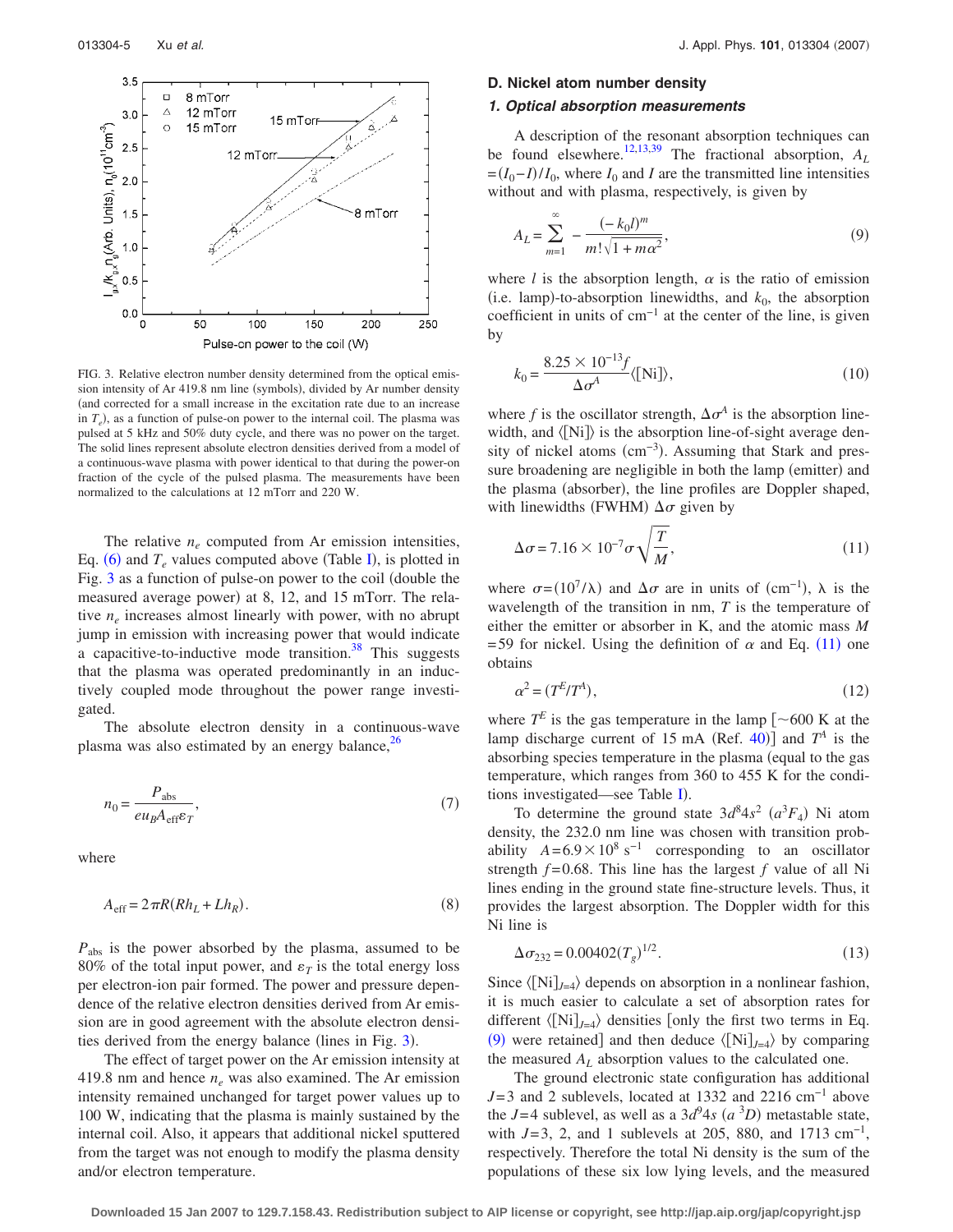density must be multiplied by a factor, between 1 (if all Ni is only in the  $a^3F_4$  ground state) and  $(36/9)=4$  (the sum over 2*J*+1 statistical weights, with equal Boltzmann factors for all levels) to obtain the true Ni number density.

The population partition of Ni atoms ejected from a target after Ar+ ion bombardment in the keV range has been investigated. $41-44$  $41-44$  A striking result was the pronounced population inversion of  $a^3D_3$  and  $a^3D_2$  sublevels in Ni metastable state, with respect to the electronic ground state. The density ratio  $a^3F_4$ :  $a^3D_3$ :  $a^3D_2$  should be close to 9:7:5 with equal Boltzmann factors. However, the measured populations of  $a^3D_3$  and  $a^3D_2$  were 60% more than that of the ground state  $3d^8 4s^2$  ( $a^3F_4$ ) during sputtering of polycrystalline Ni target by  $Ar^+$  ions with energies  $3-12$  keV.<sup>44</sup> More surprisingly, for a single crystal Ni (001) target under bombardment by 5 keV Ar<sup>+</sup> ions, the populations of  $a^{3}D_{3}$  and  $a^{3}D_{2}$  were found to be 5.7 and 7.4 times that of  $a^{3}F_{4}$ , respectively.<sup>43</sup> This remarkable disparity in the Ni partition factor could originate either from target crystal structure differences or from differences in experimental techniques. $42,44$  $42,44$ In our study, the coil and target were polycrystalline Ni, and the ion sputtering energies were  $\sim$ 100 eV on the coil and several hundreds of eV on the Ni target with the power ranging from 40 to 70 W. The energy dependence of low ionenergy Ar+ bombardment on the population distributions of sputtered Ni atoms has not been reported; however, we expect that at this lower ion energy, a smaller fraction of Ni metastables could be produced. We therefore assumed that the populations of Ni  $a^3F$  and  $a^3D$  manifolds ejected from the coil and/or target follow their statistical weights.

When sputtered Ni atoms traverse the plasma, subsequent collisions of Ni atoms with electrons  $(T_e \approx 2.4 \text{ eV})$ would preserve this distribution or even produce more metastable-state Ni atoms by electron impact excitation,<sup>45</sup> whereas collisions with Ar atoms  $(T_g \approx 0.04 \text{ eV})$  $\approx$  300 cm<sup>-1</sup>) would cool the distribution.<sup>46,[47](#page-8-40)</sup> In fact, the population transfer between the  $a^{3}D(3d^{9}4s^{1}$  configuration) and  $a^3F$  ( $3d^84s^2$  configuration) manifolds by collision with Ar atoms in the plasma is expected to be very small because rare-gas collisions are very inefficient for transferring an electron from a 3*d* shell to a 4*s* shell. For example, in a Cu hollow cathode discharge with  $\sim$ 1 Torr Ar carrier gas, the ratio of the Cu<sup>2</sup>D metastable state  $(3d^94s^2)$  to the ground state  ${}^{2}S$  (3 $d^{10}4s^{1}$ ) was much higher than that measured in a Cu thermal evaporation. $48$  Therefore, the population of the manifolds in the Ni  $a^3D$  state would not likely be appreciably modified by rare-gas collisions and hence the measured Ni density of  $a^3F_4$  from optical absorption must be multiplied by a factor closer to 4 to obtain the total Ni density.

Figure [4](#page-5-0) shows the total number density of Ni atoms which is four times that in the ground state  ${}^{3}F_{4}$  (measured by OAS) as a function of rf power on the internal coil, in a continuous-wave Ar plasma. At a fixed pressure, the Ni atom density increases linearly with coil power at low power but tends to saturate at high power. At constant power, the Ni neutral density increases almost linearly with pressure. For example, the Ni density at 20 mTorr is three times that at 8 mTorr for the same power.

<span id="page-5-0"></span>

FIG. 4. Symbols: Total Ni densities (four times that of Ni  $a^3F_4$  state) as a function of coil power and gas pressure (plasma was operated in continuous mode without bias on the target). Ni  $a<sup>3</sup>F<sub>4</sub>$  densities were measured using the Ni absorption line at 232.0 nm. Lines: Computed Ni number densities. Squares and solid line: 20 mTorr, triangles and dashed line: 15 mTorr, circles and dotted line: 12 mTorr, and diamonds and dashed-dotted line: 8 mTorr.

#### *2. Calculation of nickel atom number density*

Both the power and pressure dependence of the Ni atom density can be understood by applying a Ni mass balance. By assuming that the sputtered Ni neutrals become thermalized by collisions with the background gas, the main loss mechanisms of nickel atoms are diffusion and ionization. The nickel number density is given by

<span id="page-5-1"></span>
$$
n_{\rm Ni} = \frac{n_S^+ u_B Y_{\rm Ni} A_{\rm Ni} / V}{k_{\rm loss} + k_{iz, \rm Ni} n_e + k_P n_{\rm Ar^*}},\tag{14}
$$

where  $n_S^+$  is the ion (assumed to be  $Ar^+$ ) density at the sheath edge adjacent to the internal coil, equal to  $h_R n_0$  ( $n_0$  is the  $Ar<sup>+</sup>$  density in the plasma center, assumed to be equal to  $n_e$ computed above).  $h_R$  was estimated to be 0.2 according to the internal coil geometry (diameter= $3.5$  in.). This estimate might deviate from reality since the Ni coil was the power source of the discharge, which could be different from an inert surface such as the reactor wall. However, this approximation will at least give a conservative estimate of  $n_S^+$  and thus  $n_{\text{Ni}}$  from Eq. ([14](#page-5-1)).  $A_{\text{Ni}}$  is the area of Ni surfaces at high negative dc bias exposed to the plasma (in this case only the coil), *V* is the plasma chamber volume,  $Y_{\text{Ni}}$  is the sputtering yield of Ni by  $Ar^+$ ,  $k_{iz,Ni}$  is the electron impact ionization rate coefficient for Ni, and  $k<sub>p</sub>$  is the Penning ionization rate coefficient for Ni by Ar metastables.  $k_{\text{loss}}$  is the rate coefficient for Ni diffusion to and loss at the walls given by $^{26,49}$  $^{26,49}$  $^{26,49}$ 

$$
1/k_{\text{loss}} = 1/k_D + 1/k_w,\tag{15}
$$

where  $k_D$  and  $k_w$  are rate coefficients for diffusion and loss at the walls, respectively, given by

$$
k_D = \frac{D_{\text{Ni,eff}}}{\Lambda^2},\tag{16}
$$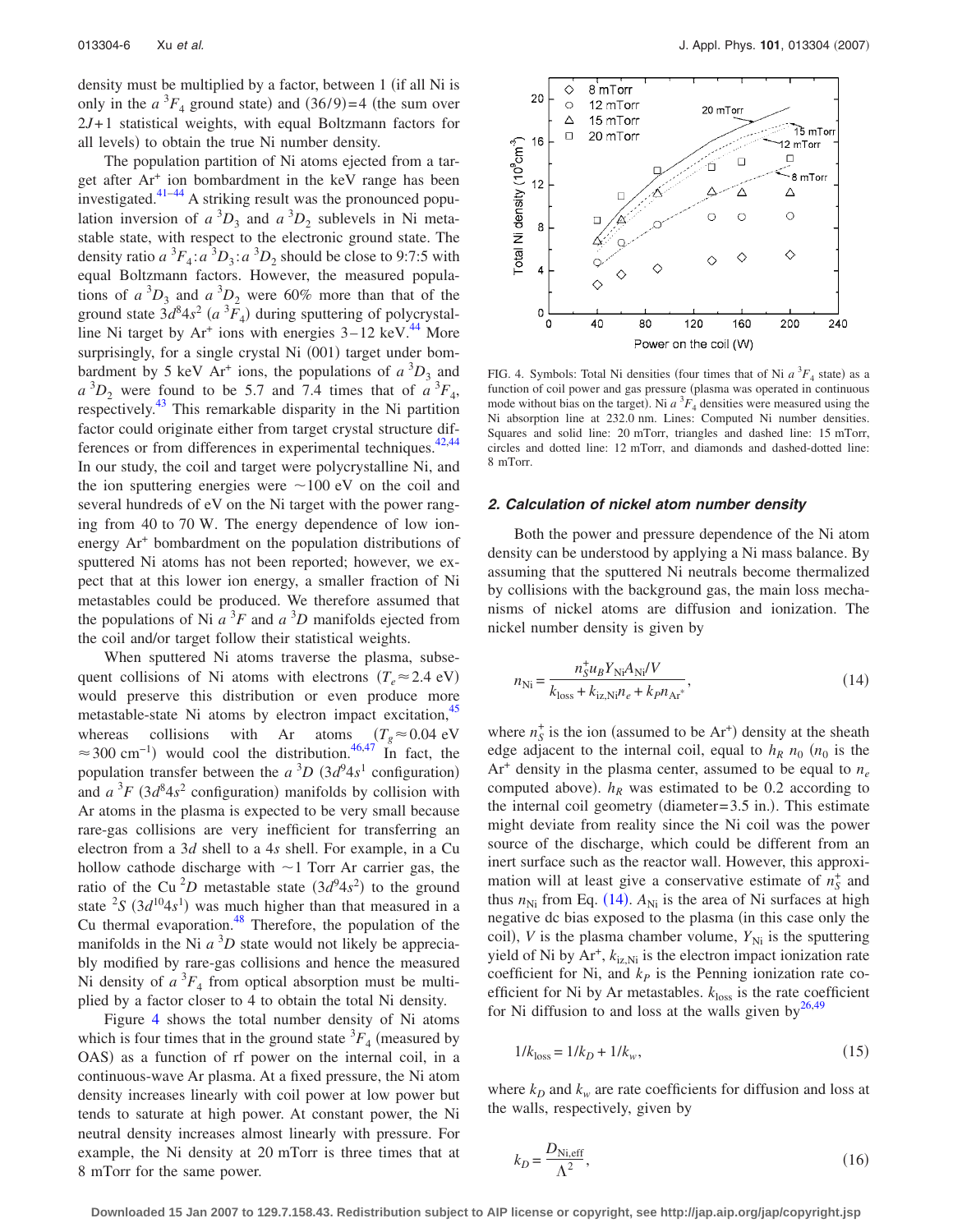$$
k_w = \frac{\gamma}{2(2-\gamma)} \frac{\bar{v}_{\text{Ni,Ar}} A}{V}.
$$
\n(17)

Here,  $\gamma$  is the probability for loss of Ni atoms at the walls (assumed to be unity),  $\bar{v}_{Ni,Ar}$  is the reduced mean thermal velocity, and *A* is the chamber surface area.  $D_{\text{Ni,eff}}$  is the effective diffusion coefficient of neutral Ni, which is expressed as $^{29}$ 

<span id="page-6-0"></span>
$$
\frac{1}{D_{\text{Ni,eff}}} = \frac{1}{D_{\text{Ni,Ar}}} + \frac{1}{D_{\text{Ni,Kn}}},\tag{18}
$$

where  $D_{\text{Ni,Ar}}$  is the binary diffusion coefficient of Ni in Ar gas  $(=108 \text{ cm}^2 \text{ s}^{-1}$  at 1 Torr and 298 K) (Ref. [50](#page-8-43)) which was assumed to scale with  $T_g^{3/2}$ .  $D_{\text{Ni,Kn}}$  is the Knudsen diffusivity equal to  $v_{\text{th}}\Lambda/3$ , where  $v_{\text{th}} = (kT/M)^{1/2}$  is the thermal velocity of Ni atoms having mass *M* and temperature *T*.

Most of the sputtered atoms leaving a target were reported to have an energy equal to one-half of the surface binding energy  $(\sim 2.2 \text{ eV}$  for Ni) with a Thompson distribution. $51$  For Ni atoms, the integrated probability  $F(x, p)$  that a sputtered particle thermalizes before traveling a distance  $x$  can be expressed in terms of  $x$  (in cm) and the background Ar gas pressure  $p$  (in mTorr),<sup>[52](#page-8-45)</sup>

$$
F(x,p) = \frac{1}{(28/px)^2 + 1}.
$$
\n(19)

At high pressures  $(>100$  mTorr), the sputtered Ni atoms would thermalize within a travel distance of 1 cm by collisions with background Ar gas, and their temperature *T* can be taken to be equal to the measured gas temperature  $T<sub>g</sub>$  $(0.030 - 0.038$  eV). However, at low pressures  $(< 10$  mTorr) the Ni temperature would deviate from the gas temperature because the collision mean free path is of the order of the reactor dimension. As a result, a portion of the initial translational energy of Ni ejected from the coil  $(\sim 2.2 \text{ eV})$ , half of surface binding energy of Ni) will be retained, resulting in a much higher Ni "temperature." Since the pressure range in this study was 8–20 mTorr, the nonthermalization of sputtered Ni atoms should be included in the calculation of  $v_{\text{th}}$ and the resultant  $n_{\text{Ni}}$ . The two extreme temperatures,  $T = T_g$ and *T*=2.2 eV, were used to derive the Ni density. The nonthermalization effect was important at 8 mTorr, but not so important at 20 mTorr. For example, for a 200 W plasma at 8 mTorr, the Ni densities calculated using  $T = T_g$  and *T* =2.2 eV were  $4.25\times10^9$  and  $2.5\times10^9$  cm<sup>-3</sup>, correspondingly, while at 20 mTorr the calculated densities were 5.25  $\times 10^9$  and  $4.25\times10^9$  cm<sup>-3</sup>, respectively. These differences can be understood from Eq. ([18](#page-6-0)). At higher pressures,  $D_{Ni,eff}$ is mainly controlled by  $D_{\text{Ni,Ar}}$  (which decreases with pressure), and the Ni-temperature-dependent Knudsen diffusion becomes less important. To bracket the uncertainty in the computed Ni number densities introduced by this Ni temperature effect, the values obtained using  $T = T_g$  and *T* =2.2 eV were simply averaged to provide the final model predictions.

The self-bias voltage on the internal coil was measured and found to be in the range of  $75\pm10$  V for the conditions shown in Fig. [4.](#page-5-0) This results in a nearly constant Ni sputtering yield of 0.24 at an ion energy of 85 eV (assuming a

<span id="page-6-1"></span>

FIG. 5. Total Ni densities (four times that of Ni  $a^3F_4$  state) as a function of target power and gas pressure (powers both on the coil and on the target were operated in continuous mode). Power on the coil was 200 W. Ni  $a^3F_4$ densities were measured using the Ni absorption line at 232.0 nm. Squares: 8 mTorr, circles: 15 mTorr, and triangles: 20 mTorr.

nearly constant plasma potential of 10 V).<sup>[53](#page-8-46)</sup> Optical emission measurements (Fig. [3](#page-4-0)) indicate that the plasma was predominately operated in the inductively coupled mode. Assuming negligible capacitive coupling, the plasma potential variation should be small.

The lines in Fig. [4](#page-5-0) are  $n_{\text{Ni}}$  densities computed from Eq. ([14](#page-5-1)) and the parameters given above. As pressure decreases, the Ni diffusion losses are enhanced. The approximately linear increase in Ni neutral density with a power below 90 W is the result of increased sputtering of the Ni coil, due to the near-linear increase in  $Ar^+$  density (the Bohn velocity is nearly independent of power). At higher power, however, Ni diffusion and ionization are enhanced due to the elevated  $T<sub>g</sub>$ and  $n_e$ , resulting in apparent saturation of the Ni neutral density. Of these two Ni loss pathways, diffusion to and loss at the walls account for 65% and electron impact ionization for 35% at 200 W and 20 mTorr.

Model predictions of Ni density agree fairly well with measurements at 20 or 15 mTorr, but lie above the measurements at 8 and 12 mTorr. This discrepancy most likely originates in the conversion of Ni absorption data into absolute Ni number density, where the Ni neutral temperature was assumed to be the gas temperature. In fact, at such low discharge pressures (8 or 12 mTorr) a higher effective Ni temperature would cause Doppler broadening of the Ni absorption line, which would reduce the absorption signals. In other words, with the same Ni absorption percentage, a larger Ni density should be predicted if Doppler broadening was included. For instance, the measured resonant absorption of Ni at 232.0 nm was 7.8% for a plasma at 8 mTorr and 200 W, corresponding to a Ni number density of 5.2  $\times 10^{9}$  cm<sup>-3</sup>, assuming thermalization of Ni with the background gas. If on the other hand, a Ni temperature of 5000 K  $(0.43$  eV) is used, the predicted Ni density would be  $1.16$  $\times 10^{10}$  cm<sup>-3</sup>, which is close to the model result (1.38  $\times 10^{10}$  cm<sup>-3</sup>).

Ni atom densities were also measured as a function of target power (Fig. [5](#page-6-1)). As the target power increases, the Ni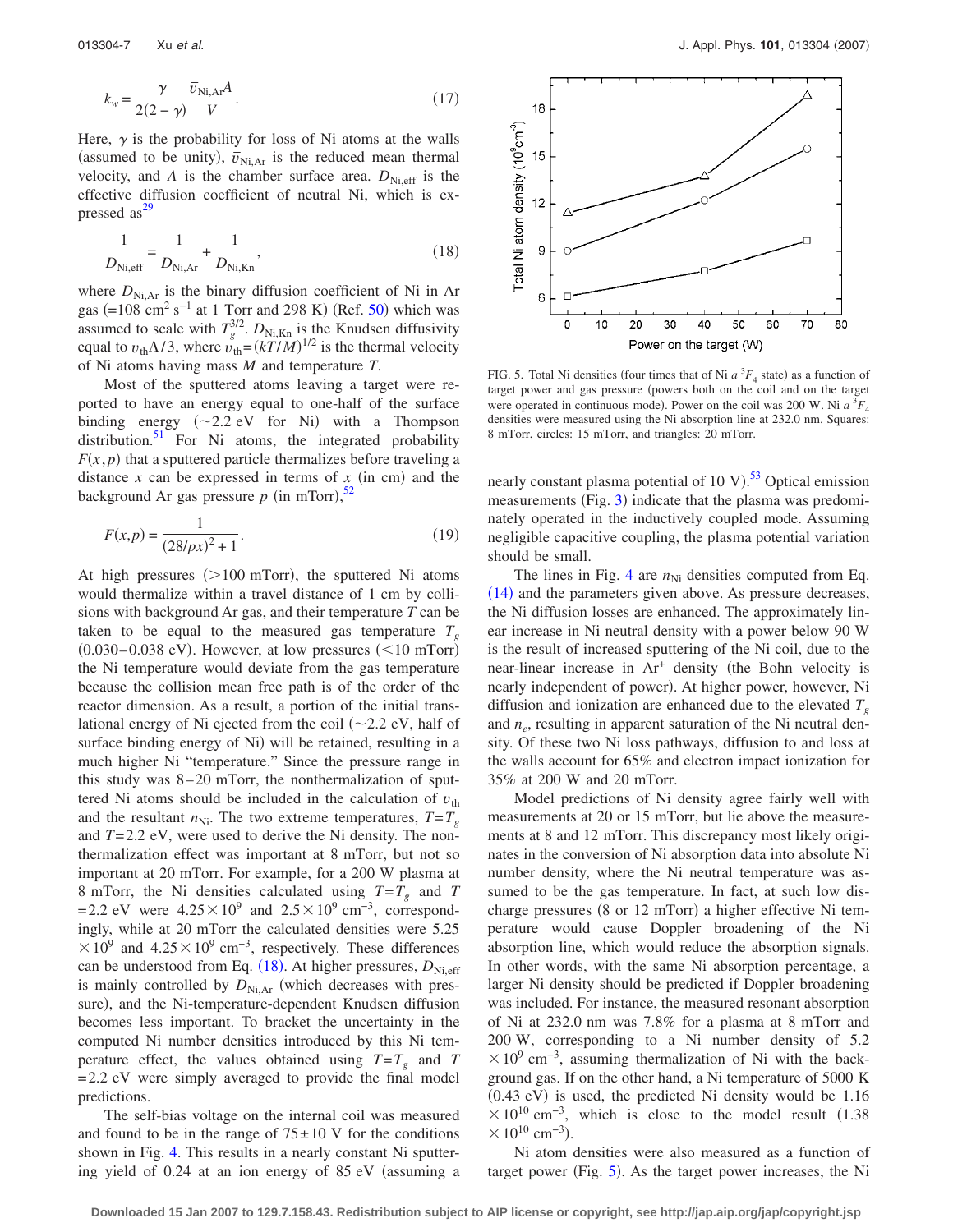<span id="page-7-2"></span>

FIG. 6. Calculated Ni<sup>+</sup> ion density as a function of coil power and gas pressure (no power on the target). The necessary plasma parameters were derived from a global model, and the Ni density was taken from Fig. [5.](#page-6-1)

density also increases. The enhancement of Ni density is  $\sim$  60% when the target power is 70 W (referenced to 0 W), independent of plasma pressure.

## **E. Nickel positive ion number density**

The strong resonant lines connected to the  $3d^9$   $(a^2D_{5/2})$ ground state of the ion are all in the vacuum ultraviolet and cannot be reached with the present apparatus. However, the 221.6 nm Ni<sup>+</sup> line ends in the  $3d^8 4s$   $(a^4 F_{9/2})$  metastable state lying 8394 cm−1 above the ground state. This line has a large oscillator strength  $(f=0.3)$  and could be favorable for absorption measurements. Unfortunately, even at the highest plasma power and pressure (e.g., 20 mTorr and 200 W) the resonant absorption rate of the 221.6 nm line was still less than  $1\%$ , beyond the limit of our detection  $(1\%$  absorption on 221.6 nm line would correspond to about  $5 \times 10^8$  ions/cm<sup>3</sup> in the  $a^{4}F_{9/2}$  metastable state).

We can estimate the Ni ion density  $n_{\text{Ni}^+}$  by a Ni<sup>+</sup> mass balance,

$$
k_{iz,Ni}n_{Ni}n_e + k_p n_{Ni}n_{Ar^*} = \frac{D_a}{\Lambda^2}n_{Ni^+},
$$
\n(20)

with the Ni<sup>+</sup> ambipolar diffusion coefficient  $D_a$  given by

$$
D_a \approx D_{\text{Ni}^+, \text{Ar}} \bigg( 1 + \frac{T_e}{T_i} \bigg),\tag{21}
$$

where  $D_{\text{Ni}^+,\text{Ar}}$  is the Ni<sup>+</sup> free-diffusion coefficient in Ar, which was roughly assumed to be the same as the Ni neutral diffusion coefficient.  $T_i$  is the Ni<sup>+</sup> ion temperature and was assumed to be the gas temperature. This assumption could be suspect at pressures  $\leq 10$  mTorr.<sup>54</sup>) Based on the known values of  $n_e$ ,  $T_e$ , and  $n_{Ar}$ <sup>\*</sup> from the global model, and the value of  $n_{\text{Ni}}$  estimated by resonant absorption, the Ni<sup>+</sup> density  $n_{\text{Ni}^+}$  was calculated. Contribution of Penning ionization to  $Ni<sup>+</sup>$  production is likely to be  $10-40$  times less than that by electron impact ionization, for the same operating condition, assuming a cross section similar to  $\text{Zn}$ ,  $\text{S}^5$  and Ar metastable densities computed above. The results, presented in Fig.  $6$ , show that the Ni<sup>+</sup> density is a strong function of power on the coil and plasma pressure. Higher power leads to enhanced ion density, and more sputtering, while higher pressure leads to reduced ambipolar diffusion losses of Ni+, increasing the  $Ni<sup>+</sup>$  ion density.

With a target power of (70 W), the Ni atom density in the plasma was observed to increase by  $60\%$  (Fig. [5](#page-6-1)). Consequently, a  $60\%$  enhancement in Ni<sup>+</sup> densities is also expected with the assumption that the plasma density and electron temperature are not perturbed by the target power. However, these ion densities would still be one order of magnitude lower than the detection limit by OAS of the 221.6 nm line.

# **IV. CONCLUSIONS**

An inductively coupled argon plasma with a powered internal Ni coil was used to create a nickel-containing discharge with potential applications in ionized physical vapor deposition and nanopantography[.4](#page-8-1) An additional Ni target electrode could be powered to further enhance the density of nickel atoms and ions in the discharge. The gas temperature was measured by adding a small amount of  $N_2$  and recording the rotationally resolved spectra of the nitrogen second positive system. Fitting to a two-temperature distribution was performed to account for excitation of the  $N_2 C$  state by argon metastables. Over the range of 8–20 mTorr pressure and 40–200 W coil power, the gas temperature varied between  $360\pm20$  and  $455\pm20$  K. Optical emission spectroscopy (OES) was used to deduce the relative electron density, while a global model was adopted to compute the absolute electron number density. The Ni atom density measured by optical absorption spectroscopy (OAS) ranged from 2.7  $\times$ 10<sup>9</sup> to 1.5 × 10<sup>10</sup> cm<sup>-3</sup> and was found to increase drastically with plasma pressure. The Ni atom density increased linearly with power at first but approached saturation at high power values. This saturation was attributed to enhanced Ni atom losses due to diffusion (because of increased gas temperature) and electron impact ionization. The computed Ni atom density agreed fairly well with the measurements at 20 and 15 mTorr but was noticeably higher than the measurements at 8 or 12 mTorr. These deviations were most likely due to increased Doppler broadening of the absorbing Ni atoms in the plasma at lower pressures, where a substantial fraction of sputtered Ni atoms remains "hot" due to inefficient Ni thermalization by collisions with rare-gas atoms. The calculated Ni<sup>+</sup> ion density was significantly enhanced at higher gas pressure and plasma power. Applying 70 W of power to the Ni target electrode provided a 60% enhancement of the Ni atom density in the plasma. A similar enhancement would be expected for Ni<sup>+</sup> ion density assuming that the plasma density and electron temperature were not perturbed by the target power.

### **ACKNOWLEDGMENT**

This work was supported by the National Science Foundation (NSF-NIRT-0303790 and NSF-MRI-0521523).

<span id="page-7-1"></span>S. M. Rossnagel and J. Hopwood, J. Vac. Sci. Technol. B 12, 449 (1994).

<span id="page-7-0"></span><sup>&</sup>lt;sup>1</sup>International Technology Road Map for Semiconductor (http:// www.itrs.net/Common/2005ITRS/Home2005.htm.